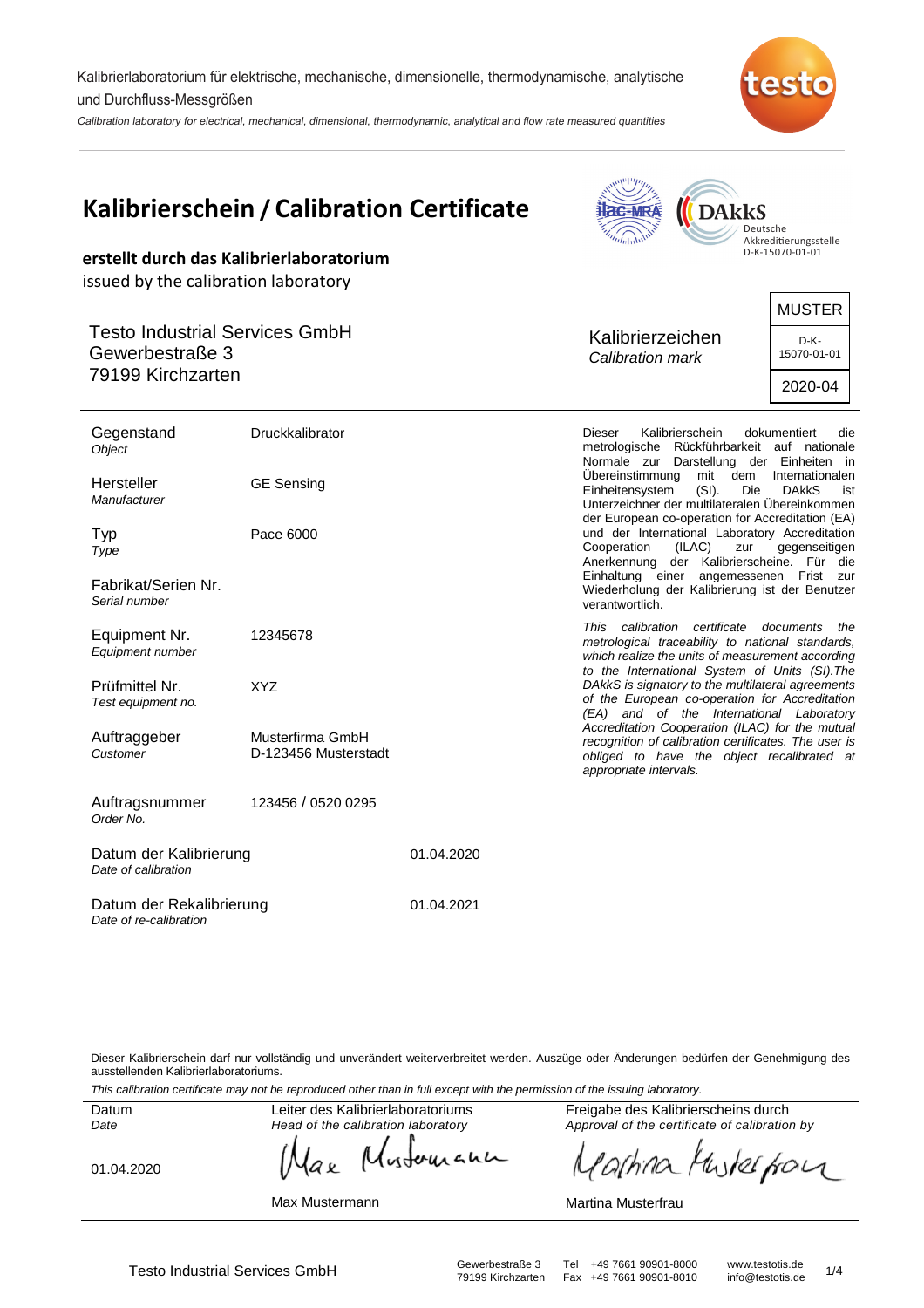MUSTER

D-K-15070-01-01

2020-04

# Kalibrierschein vom calibration certificate dated 01.04.2020

## **Kalibriergegenstand** Calibration object

| Gegenstand<br>Object           | Druckkalibrator                             |
|--------------------------------|---------------------------------------------|
| Typ<br>Type                    | Druckmessgerät<br>Pressure measuring device |
| Messart<br>Measuring method    | Absolutdruck<br>Absolute pressure           |
| Messbereich<br>Measuring range | 0 mbar  2000 mbar                           |
| Genauigkeit<br>Accuracy        | $\pm$ (0,05 mbar + 1 Digit)                 |
| Auflösung<br>Resolution        | $0.01$ mbar                                 |
| Inventar Nr.                   |                                             |
| Inventory no.                  |                                             |
| Standort<br>Location           |                                             |

## **Kalibrierverfahren** Calibration procedure

#### Die Kalibrierung erfolgte nach DKD-R 6-1 2014 Ablauf A, durch direkten Vergleich der Messwerte des Kalibriergegenstandes mit denen des Bezugs- oder Gebrauchsnormales.

The calibration was conducted in accordance with DKD-R 6-1 2014 Procedure A, by direct comparison of the measured values of the calibration article with the reference-, or working-standard.

#### **Messbedingungen** Measuring conditions

| Druckübertragungsmittel                                                                                                                                                         | <b>Stickstoff</b>                           |  |  |  |
|---------------------------------------------------------------------------------------------------------------------------------------------------------------------------------|---------------------------------------------|--|--|--|
| Pressure exchanger                                                                                                                                                              | Nitrogen                                    |  |  |  |
| Druckbezugsebene                                                                                                                                                                | Mitte Druckanschluss                        |  |  |  |
| Pressure level                                                                                                                                                                  | Centre pressure connection                  |  |  |  |
| Einbaulage                                                                                                                                                                      | Horizontal                                  |  |  |  |
| Mounting position                                                                                                                                                               | Horizontal                                  |  |  |  |
| Fallbeschleunigung<br>Acceleration of the fall                                                                                                                                  | $(9,807977 \pm 2.10^{-5})$ m/s <sup>2</sup> |  |  |  |
| <b>Umgebungsbedingungen Ambient conditions</b>                                                                                                                                  |                                             |  |  |  |
| Alle Messungen wurden im temperierten Labor durchgeführt.<br>All of the second constant comes a confert of the original constitution of the second second second and the second |                                             |  |  |  |

All of the measurement were carried out in a tempered laboratory.

Temperatur Temperature 22,2 °C Feuchte Humidity 41,6% rF % RH

#### **Messeinrichtungen** Measuring equipment

| Referenz<br>Reference                         | Rückführung<br><i>raceability</i> | Rekai.<br>Next<br><sup>+</sup> cal. | Zertifikat-Nr.<br>Certificate-no. | Ea.-Nr.<br>Ea.-no. |
|-----------------------------------------------|-----------------------------------|-------------------------------------|-----------------------------------|--------------------|
| Kolbenmanometer A6100 Deadweight Tester A6100 | PTB 2016-07                       | 2021-07                             | 2053410                           | 10112145           |

Referenzzertifikate sind auf www.primasonline.com abrufbar Reference certificates are available at www.primasonline.com



Fax +49 7661 90901-8010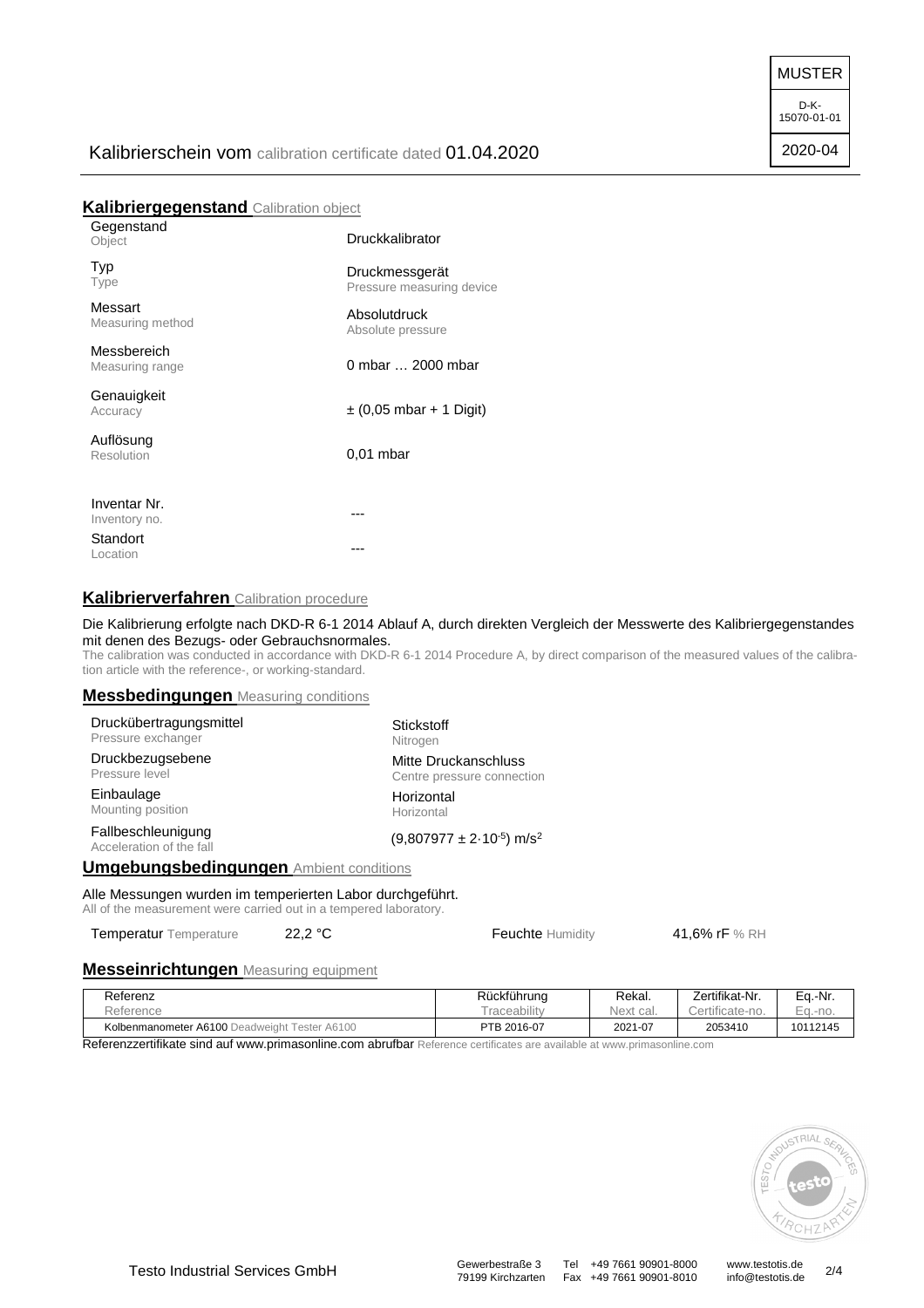MUSTER

D-K-15070-01-01

2020-04

## **Messergebnisse** Measuring results

Kanal Channel ---

| Bezugswert<br>Reference value | $M1$ <b>A</b> | M2      | Sample's indication<br>$M3\triangle$ | M4      | <b>Mittelwert</b><br>Average |  |
|-------------------------------|---------------|---------|--------------------------------------|---------|------------------------------|--|
| mbar                          | mbar          | mbar    | mbar                                 | mbar    | mbar                         |  |
| 750,100                       | 750,11        | 750,10  | 750,10                               | 750,10  | 750,103                      |  |
| 800,105                       | 800,11        | 800,10  | 800,09                               | 800,11  | 800,103                      |  |
| 850,110                       | 850,11        | 850,10  | 850,11                               | 850,10  | 850,105                      |  |
| 900,112                       | 900,12        | 900,09  | 900,11                               | 900,10  | 900,105                      |  |
| 950,113                       | 950,11        | 950,11  | 950,10                               | 950,11  | 950,108                      |  |
| 1000,117                      | 1000,11       | 1000,10 | 1000,09                              | 1000,10 | 1000,100                     |  |
| 1050,121                      | 1050,12       | 1050,13 | 1050,12                              | 1050,11 | 1050,120                     |  |
| 1100,125                      | 1100,13       | 1100,12 | 1100,11                              | 1100,13 | 1100,123                     |  |
| 1150,128                      | 1150,12       | 1150,12 | 1150,12                              | 1150,12 | 1150,120                     |  |

| <b>Bezugswert</b><br>Reference value | Abweichung<br>Deviation | Zulässige<br>Abweichung<br>Allowed devia-<br>tion | Wiederholbar-<br>keit<br>Repeatability | Hysterese<br><b>Hysteresis</b> | Messunsicher-<br>heit $(k=2)$<br>Measurement<br>uncertainty $(k=2)$ | Bewertung<br>Confirmation |
|--------------------------------------|-------------------------|---------------------------------------------------|----------------------------------------|--------------------------------|---------------------------------------------------------------------|---------------------------|
| mbar                                 | mbar                    | mbar                                              | mbar                                   | mbar                           | mbar                                                                |                           |
| 750,100                              | 0,00                    | ± 0,06                                            | 0,010                                  | 0,005                          | 0,048                                                               | pass                      |
| 800,105                              | 0,00                    | ± 0.06                                            | 0,020                                  | 0,015                          | 0,053                                                               | pass                      |
| 850,110                              | $-0,01$                 | ± 0,06                                            | 0,000                                  | 0,010                          | 0,054                                                               | ---                       |
| 900,112                              | $-0.01$                 | ± 0.06                                            | 0.010                                  | 0.020                          | 0,059                                                               | ---                       |
| 950,113                              | $-0,01$                 | ± 0,06                                            | 0,010                                  | 0,005                          | 0,061                                                               | ---                       |
| 1000,117                             | $-0.02$                 | ± 0.06                                            | 0,020                                  | 0.010                          | 0,065                                                               | ---                       |
| 1050,121                             | 0,00                    | ± 0,06                                            | 0,020                                  | 0,010                          | 0,068                                                               | ---                       |
| 1100,125                             | 0,00                    | ± 0.06                                            | 0,020                                  | 0,015                          | 0,071                                                               | ---                       |
| 1150,128                             | $-0,01$                 | ± 0,06                                            | 0,000                                  | 0,000                          | 0,073                                                               | ---                       |

|                                                            | mbar  | % vom Endwert% of limit value |
|------------------------------------------------------------|-------|-------------------------------|
| Maximale Messabweichung<br>Maximum drift                   | 0.017 | 0,00085                       |
| Maximale Hysterese<br>Maximum hysteresis                   | 0.020 | 0.00100                       |
| Maximale Messunsicherheit<br>Maximum measuring uncertainty | 0,073 | 0,00365                       |

## **Messunsicherheit** Measurement uncertainty

Angegeben ist die erweiterte Messunsicherheit, die sich aus der Standardmessunsicherheit durch Multiplikation mit dem Erweiterungsfaktor  $k = 2$  ergibt. Sie wurde gemäß EA-4/02 M: 2013 ermittelt. Der Wert der Messgröße liegt mit einer Wahrscheinlichkeit von 95% im zugeordneten Werteintervall.

The extended measurement uncertainty which is resulting from the standard measurement uncertainty by multiplying with the coverage factor  $k = 2$  is indicated. It was determined according to EA-4/02 M: 2013. The value of the measured value is in the assigned value interval with a probability of 95%.

79199 Kirchzarten Fax +49 7661 90901-8010

RCHZP